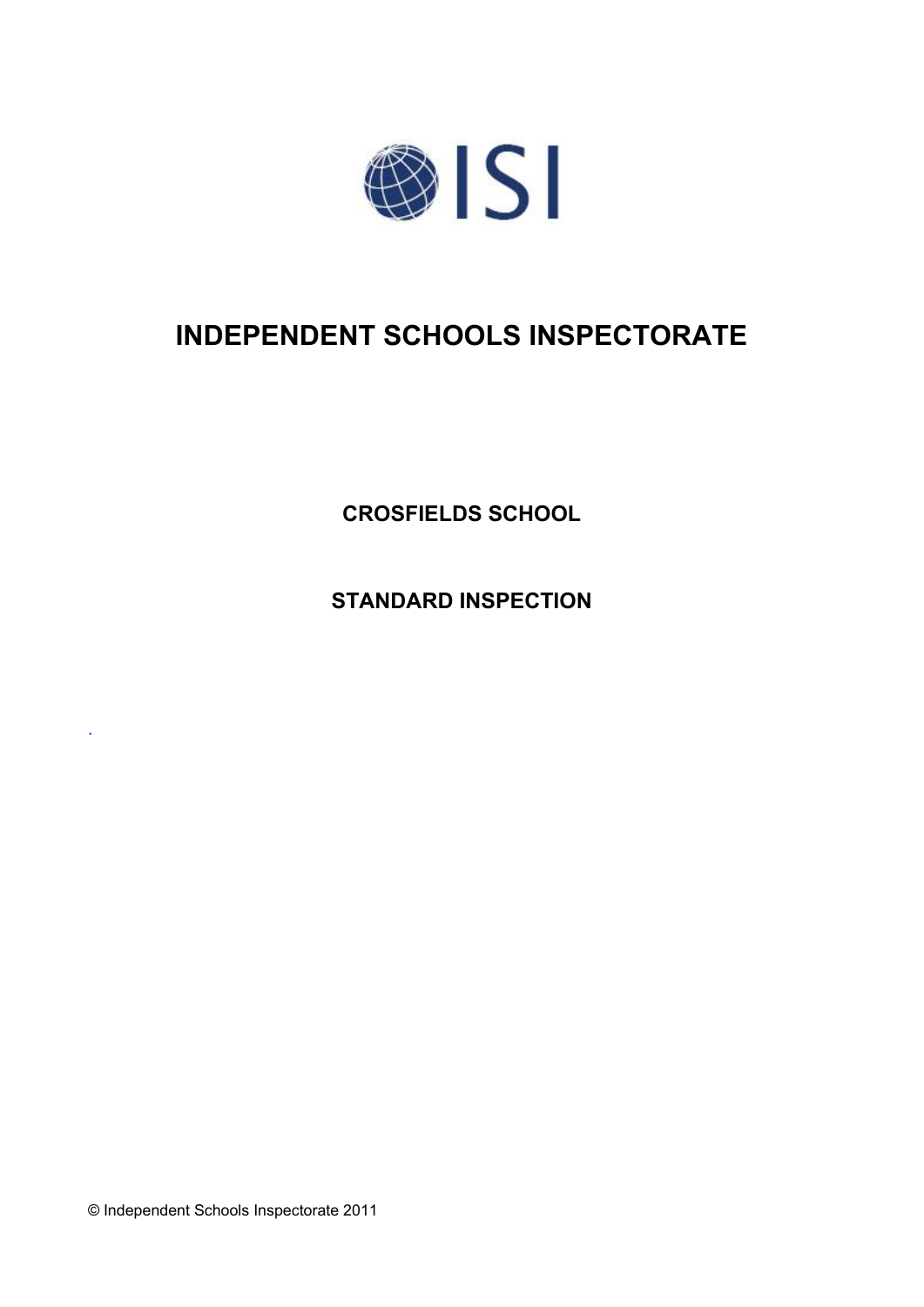# **INDEPENDENT SCHOOLS INSPECTORATE**

# **Crosfields School**

| <b>Full Name of School</b>       | <b>Crosfields School</b>                                                 |                           |            |     |
|----------------------------------|--------------------------------------------------------------------------|---------------------------|------------|-----|
| <b>DfE Number</b>                | 872/6008                                                                 |                           |            |     |
| <b>Registered Charity Number</b> | 584278                                                                   |                           |            |     |
| <b>Address</b>                   | <b>Shinfield</b><br><b>Reading</b><br><b>Berkshire</b><br><b>RG2 9BL</b> | <b>Crosfields School</b>  |            |     |
| <b>Telephone Number</b>          |                                                                          | 0118 987 1810             |            |     |
| Fax Number                       |                                                                          | 0118 931 0806             |            |     |
| <b>Email Address</b>             | office@crosfields.com                                                    |                           |            |     |
| Headmaster                       |                                                                          | <b>Mr Jonathan Wansey</b> |            |     |
| <b>Chair of Governors</b>        | <b>Mr Charles Bradfield</b>                                              |                           |            |     |
| Age Range                        | 3 to 13                                                                  |                           |            |     |
| <b>Total Number of Pupils</b>    | 511                                                                      |                           |            |     |
| <b>Gender of Pupils</b>          | Mixed (407 boys; 104 girls)                                              |                           |            |     |
| Numbers by Age                   | 3-5(EYFS):                                                               | 86 —                      | $5 - 11$ : | 363 |
|                                  | $11 - 18:$                                                               | 62                        |            |     |
| Number of Day Pupils             | <b>Total: 511</b>                                                        |                           |            |     |
| <b>Head of EYFS Setting</b>      | <b>Mrs Kerry Stone</b>                                                   |                           |            |     |
| <b>EYFS Gender</b>               | <b>Mixed</b>                                                             |                           |            |     |
| Inspection dates                 | 15 Feb 2011 to 16 Feb 2011                                               |                           |            |     |
|                                  | 16 Mar 2011 to 18 Mar 2011                                               |                           |            |     |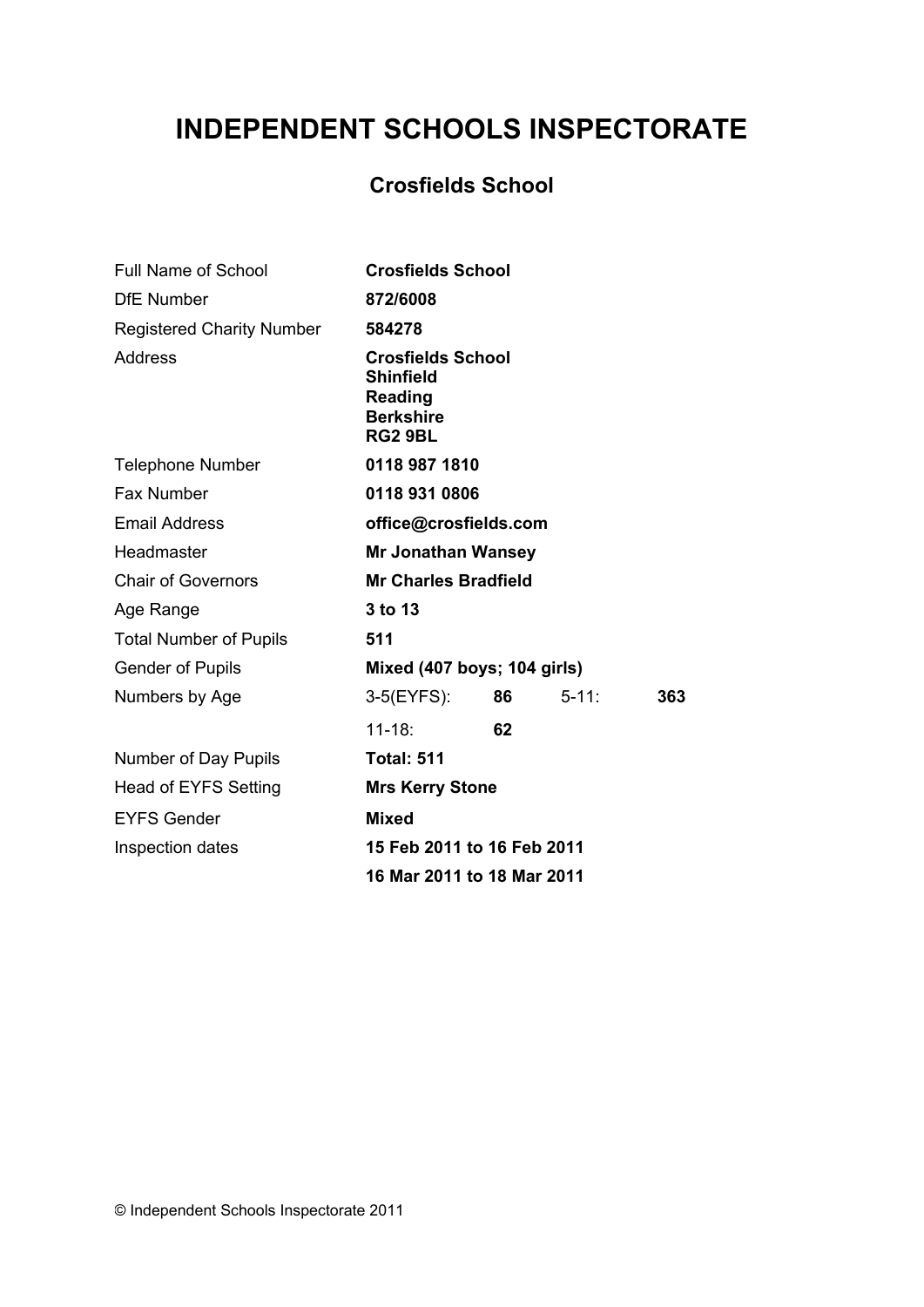## **PREFACE**

This inspection report follows the STANDARD *ISI schedule.* The inspection consists of two parts: an INITIAL two-day inspection of regulatory requirements followed by a three-day FINAL (team) inspection of the school's broader educational provision. The previous ISI inspection was in January 2005.

The Independent Schools Inspectorate (ISI) is the body approved by the Government for the purpose of inspecting schools belonging to the Independent Schools Council (ISC) Associations and reporting on compliance with the Education (Independent School Standards) (England) Regulations 2010\*. The range of these Regulations is as follows.

- (a) Quality of education provided (curriculum)
- (b) Quality of education provided (teaching)
- (c) Spiritual, moral, social and cultural development of pupils
- (d) Welfare, health and safety of pupils
- (e) Suitability of staff, supply staff and proprietors
- (f) Premises and accommodation
- (g) Provision of information
- (h) Manner in which complaints are to be handled

\*These Standards Regulations replace those first introduced on 1 September 2003.

Legislation additional to Part 3, Welfare, health and safety of pupils, is as follows.

- (i) The Special Educational Needs and Disability Act (SENDA).
- (ii) Race, gender and sexual discrimination legislation.
- (iii) Corporal punishment.

The inspection was also carried out under the arrangements of the ISC Associations for the maintenance and improvement of the quality of their membership.

ISI is also approved to inspect the Early Years Foundation Stage (EYFS), which was introduced in September 2008 and applies to all children in England from birth to 31<sup>st</sup> August following their fifth birthday. This report evaluates the extent to which the setting fulfils the requirements of the Early Years Foundation Stage Statutory Framework published by the Department for Children, Schools and Families (DCSF) and follows the requirements of the Childcare Act 2006 as subsequently amended.

The inspection of the school is from an educational perspective and provides limited inspection of other aspects, though inspectors will comment on any significant hazards or problems they encounter which have an adverse impact on children. The inspection does not include:

- (i) an exhaustive health and safety audit
- (ii) an in-depth examination of the structural condition of the school, its services or other physical features
- (iii) an investigation of the financial viability of the school or its accounting procedures
- (iv) an in-depth investigation of the school's compliance with employment law.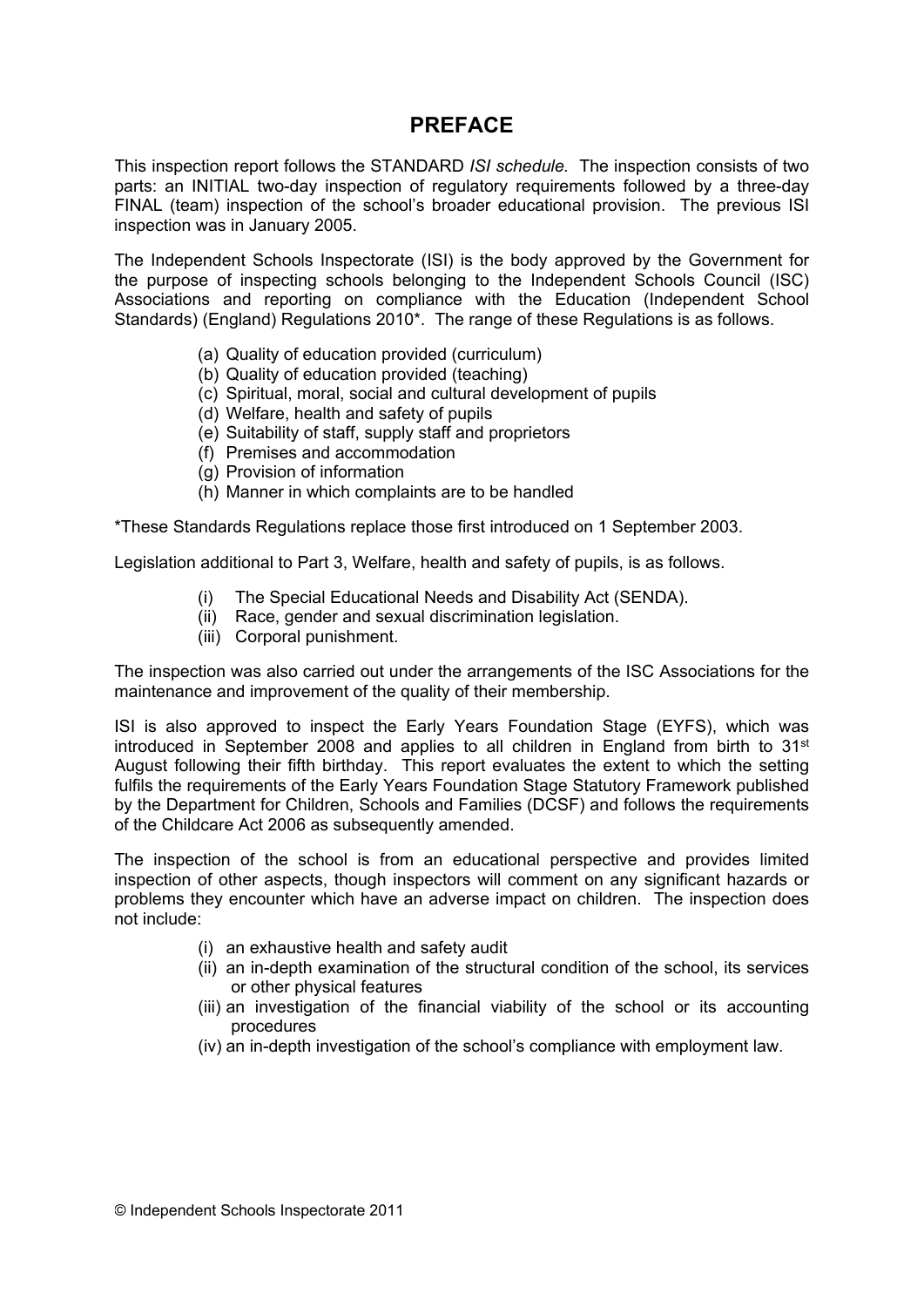## **CONTENTS**

| 1           | THE CHARACTERISTICS OF THE SCHOOL                                                                                                                            | 1  |
|-------------|--------------------------------------------------------------------------------------------------------------------------------------------------------------|----|
| $\mathbf 2$ | THE SUCCESS OF THE SCHOOL                                                                                                                                    | 2  |
| (a)         | <b>Main findings</b>                                                                                                                                         | 2  |
|             | (b) Action points                                                                                                                                            | 3  |
|             | (i) Compliance with regulatory requirements                                                                                                                  | 3  |
|             | (ii) Recommendations for further improvement                                                                                                                 | 3  |
| 3           | THE QUALITY OF ACADEMIC AND OTHER ACHIEVEMENTS                                                                                                               | 4  |
| (a)<br>(b)  | The quality of the pupils' achievements and their learning, attitudes and skills<br>The contribution of curricular and extra-curricular provision (including | 4  |
|             | community links of benefit to pupils)                                                                                                                        | 4  |
| (c)         | The contribution of teaching                                                                                                                                 | 5  |
| 4           | THE QUALITY OF THE PUPILS' PERSONAL DEVELOPMENT                                                                                                              | 7  |
| (a)         | The spiritual, moral, social and cultural development of the pupils                                                                                          | 7  |
| (b)         | The contribution of arrangements for welfare, health and safety                                                                                              | 7  |
| 5           | THE EFFECTIVENESS OF GOVERNANCE, LEADERSHIP AND<br><b>MANAGEMENT</b>                                                                                         | 9  |
| (a)         | The quality of governance                                                                                                                                    | 9  |
| (b)         | The quality of leadership and management                                                                                                                     | 9  |
| (c)         | The quality of links with parents, carers and guardians                                                                                                      | 10 |
| 6           | THE EFFECTIVENESS OF THE EARLY YEARS FOUNDATION<br><b>STAGE</b>                                                                                              | 12 |
|             | (a) The overall effectiveness of the early years provision – how well the school<br>meets the needs of children in the Early Years Foundation Stage          | 12 |
| (b)         | The effectiveness of the leadership and management of the Early Years<br><b>Foundation Stage</b>                                                             | 12 |
| (c)         | The quality of the provision in the Early Years Foundation Stage                                                                                             | 12 |
| (d)         | Outcomes for children in the Early Years Foundation Stage                                                                                                    | 13 |
|             | <b>INSPECTION EVIDENCE</b>                                                                                                                                   | 14 |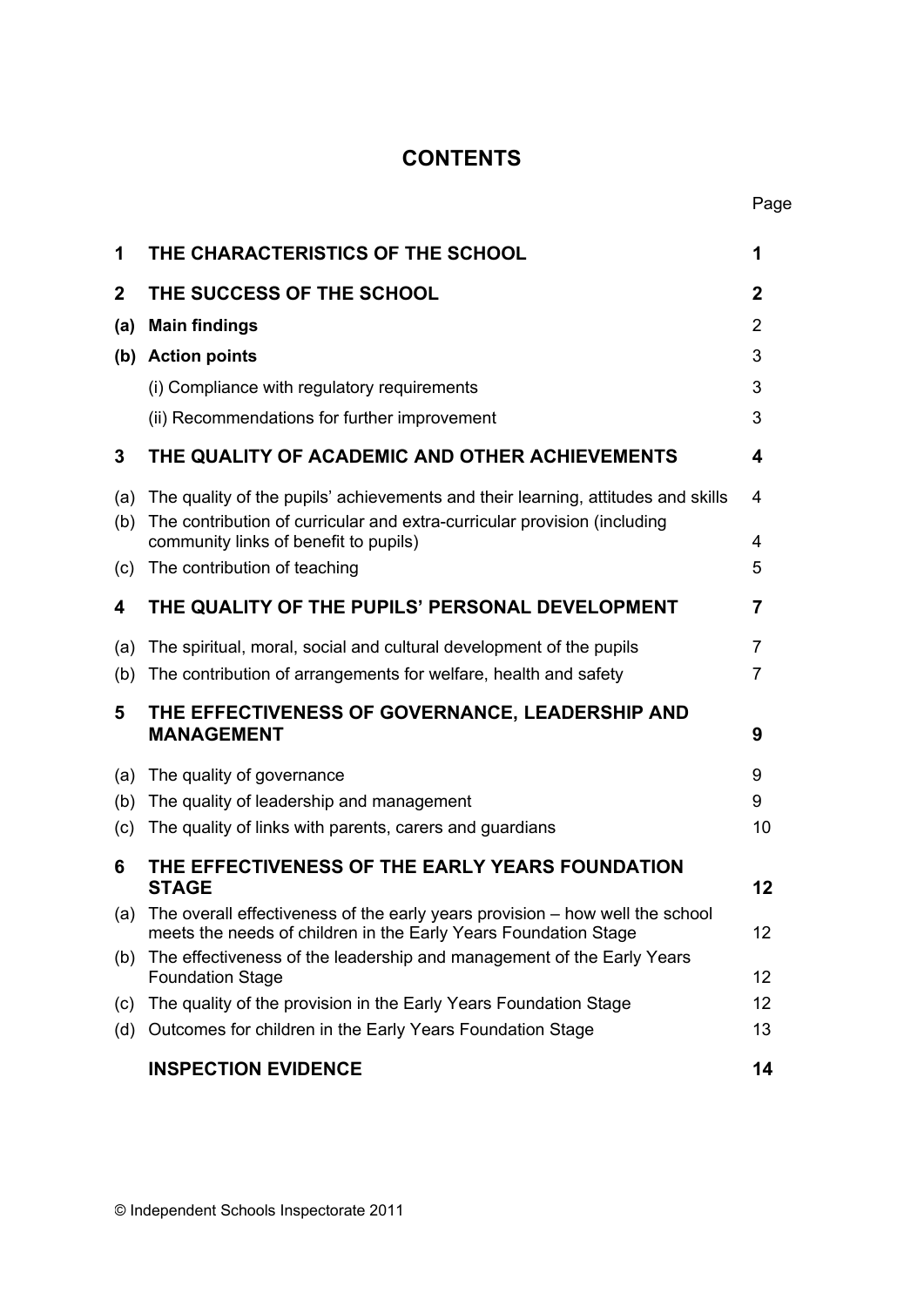## **1. THE CHARACTERISTICS OF THE SCHOOL**

- 1.1 Crosfields School, Reading is a co-educational day school for boys and girls aged from three to thirteen years. Founded in 1957, it is governed as a charitable trust under a single governing body. Since the last inspection in 2005, the school became co-educational in 2007, a new teaching block 'The Oaks' was also opened in 2007 and a new nursery for 3-4 year olds opened in 2008.
- 1.2 The school caters for 86 children between the ages of three and five and for a further 425 pupils between the ages of 6 and 13. Since the school became coeducational, the number of girls has grown significantly and there are now 78 in Years 1 to 6. Seventy children attend full-time in Nursery and Reception, as part of the Early Years Foundation Stage (EYFS), with a further 7 girls and 9 boys attending on a part-time basis. Each class of children in the EYES is taught by a qualified teacher supported by suitably qualified teaching assistants. In addition specialist teachers teach a variety of subjects from the pre-preparatory section onwards, culminating in Years 6-8 where all subjects are taught by subject specialist teachers. In the pre-preparatory department (Years 1 and 2) there are 119 pupils (90 boys and 29 girls). The junior school (Years 3-4) contains 119 pupils (88 boys and 31 girls) and the senior school (Years 5-8) has 187 pupils (169 boys and 18 girls).
- 1.3 The majority of pupils live within a fifteen-mile radius of the school with many having above average socio-economic circumstances. A range of nationalities is represented within the pupil population, but only a small number come from families where the first language spoken is not English. Forty-five pupils have a language other than English as their mother tongue but none need to receive support with their language development. Fifty-six pupils have been identified as having learning difficulties and/or disabilities (LDD), all of whom receive additional support from the school. No pupil has a statement of special educational needs. The ability profile of the school is judged to be above the national average. At the age of 11, a number of pupils transfer to local independent or grammar schools. In recent years all pupils at the age of 13 have transferred to their first choice of school. Most recently one third of the Year 8 pupils received a scholarship or similar award.
- 1.4 The school aims to achieve a high standard of learning within a happy, caring and stimulating environment, so that each child can achieve their full potential. It seeks to encourage self-confidence, independence, power of expression, enthusiasm for learning, a sense of responsibility and consideration for others, and intends that the children will be well prepared to enter society as well-rounded, confident and considerate citizens.
- 1.5 National Curriculum nomenclature is used throughout this report to refer to year groups in the school.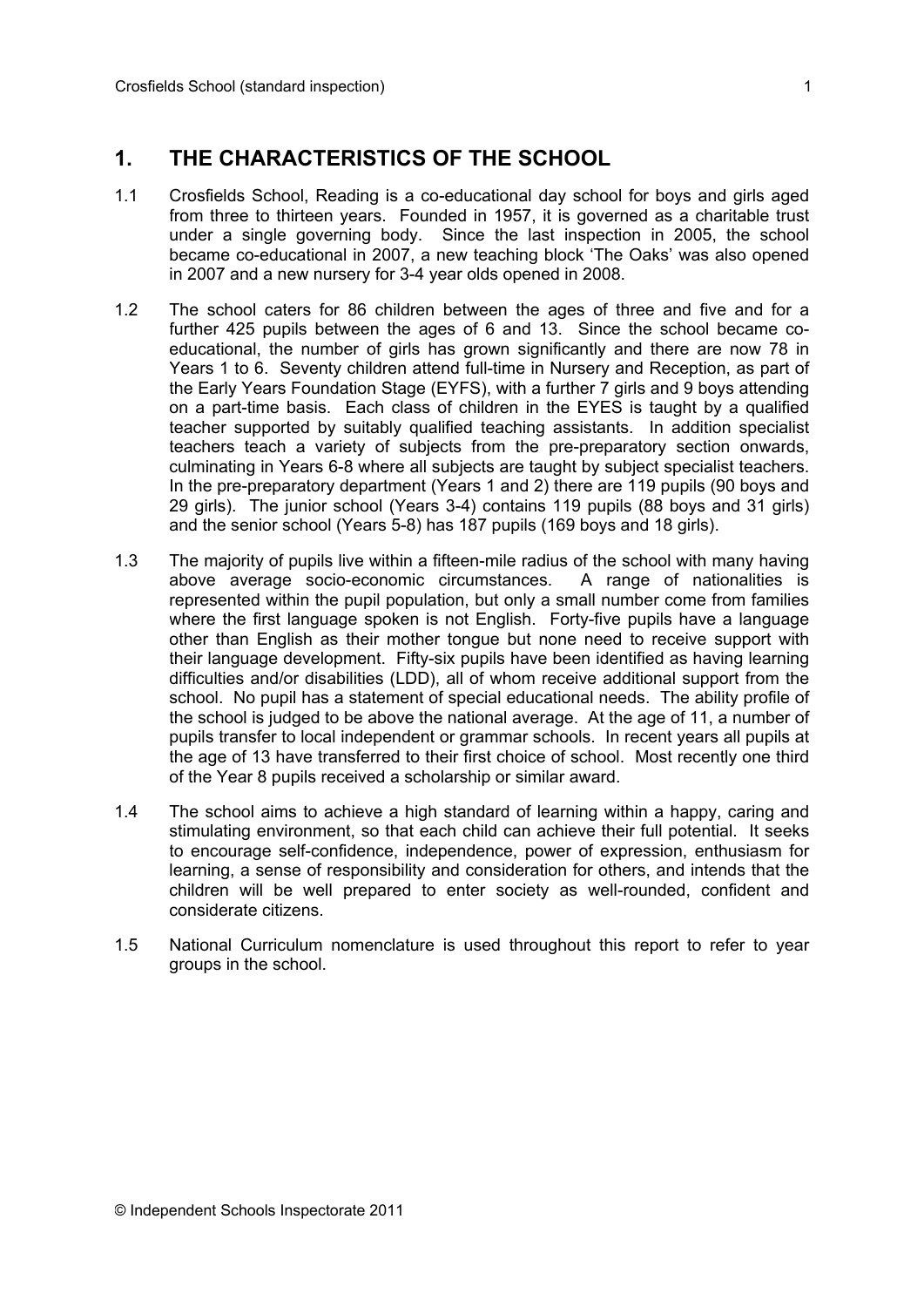## **2. THE SUCCESS OF THE SCHOOL**

### **2.(a) Main findings**

- 2.1 The overall achievement of pupils at Crosfields School, including those with LDD or English as an additional language (EAL), as well as those in the EYFS, is high and their attainment is far above age-related expectations. They make particularly good progress in their learning, successfully fulfilling the school's aims of helping its pupils to achieve their potential and achieve high standards of learning. Pupils throughout the school develop very good skills across different subjects and the school prepares them very well indeed for the next stage of their education. The curriculum, together with an excellent range of extra-curricular activities, trips and visits, supports pupils' learning extremely well. Pupils' achievements are largely the result of good and often excellent teaching, although on a small number of occasions the pace of some lessons is too slow and pupils are given work that is not sufficiently well matched to their different ability levels. The pupils' own particularly good behaviour, enthusiasm, positive attitudes and excellent relationships make a significant contribution to their success.
- 2.2 The personal development of pupils is excellent; they attain a high level of personal, social and moral values that will prepare them to make a positive contribution to society and equip them for later life. Pupils have a very good understanding and tolerance of other faiths which encourages a positive appreciation of cultural diversity. The excellent pastoral care shown by the staff supports pupils' spiritual, social, moral and cultural awareness extremely well. Pupils said that they were very well cared for. The quality of the provision for welfare, health and safety is particularly good and is given high priority within the management of the school. The safeguarding of pupils is exceptionally robust.
- 2.3 The quality of governance is good. The governors are effective and, therefore, play a significant role in the development of the school. The strong commitment and highly effective leadership of the headteacher, senior team and staff enable a clear vision to be promoted. Since the last inspection good progress has been made in addressing the issues identified at that time, although the school rightly recognises that some work remains to be done in the further development of a structured system for monitoring the work of the school and in fine tuning aspects of the timetabling of specific subjects. Links with parents and carers are excellent. Parents are overwhelmingly positive about almost all areas of school life.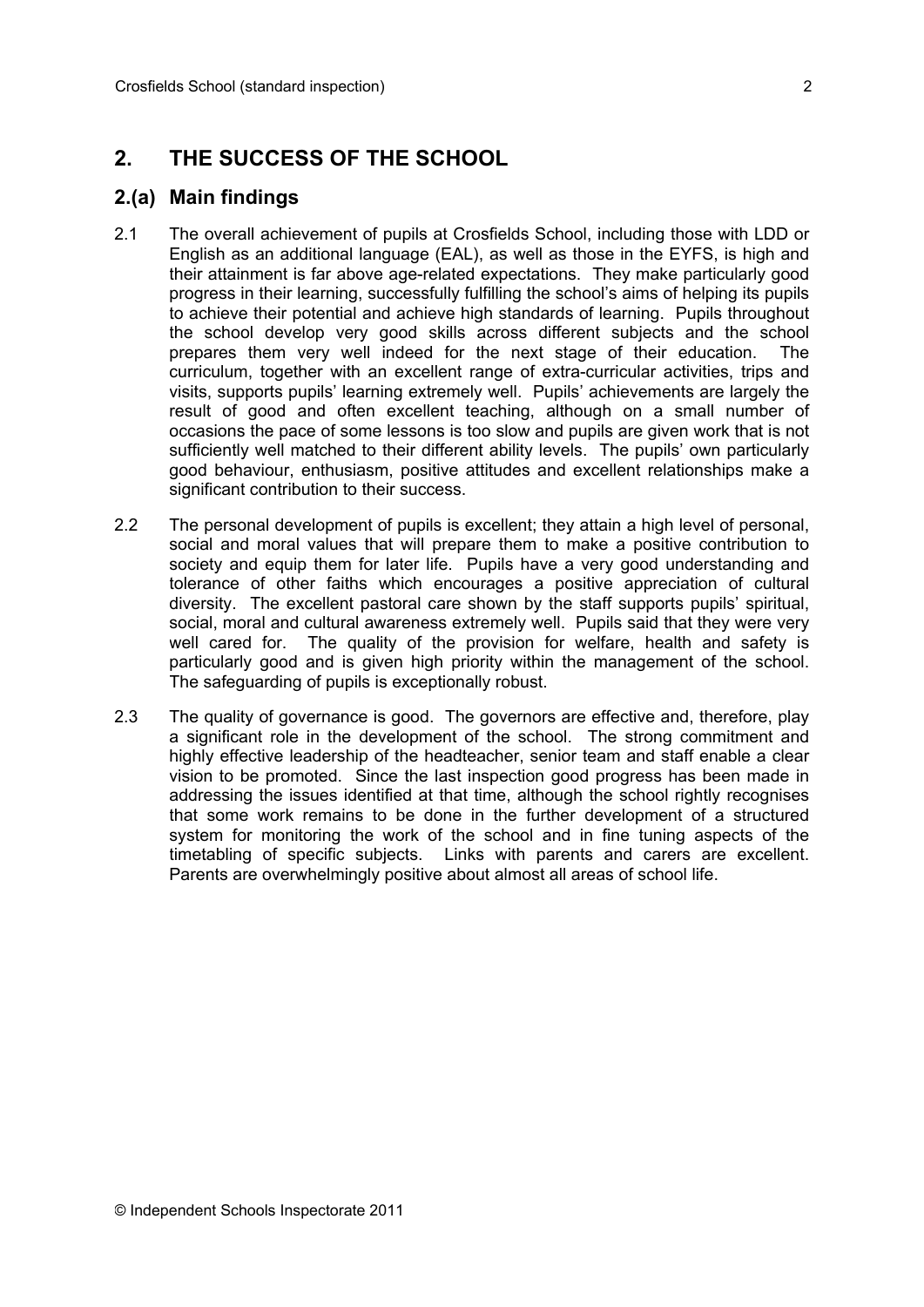### **2.(b) Action points**

#### **(i) Compliance with regulatory requirements**

(The range of the Independent School Standards Regulations is given in the Preface)

2.4 At the time of the initial visit, the school met all the requirements of the Independent School Standards Regulations 2010.

#### **(ii) Recommendations for further improvement**

- 2.5 The school is advised to make the following improvement.
	- 1. Adopt a more systematic approach to monitoring and developing all aspects of school life, including the curriculum.
	- 2. Review the balance of the school's timetable in order to give older pupils even more opportunities for in-depth study.
	- 3. In respect of the EYFS, continue to develop the outdoor facilities to enable even more independent learning for the children.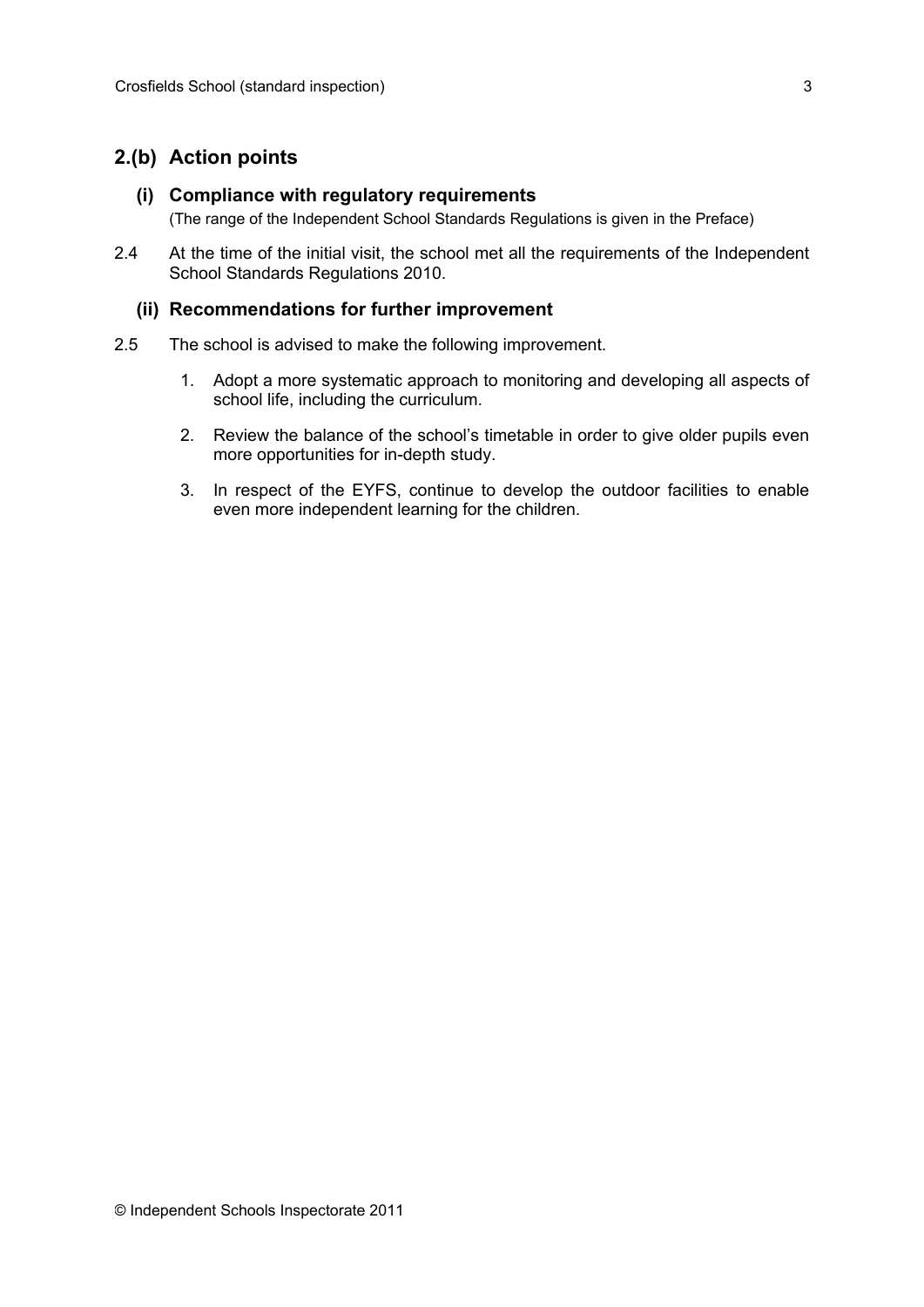## **3. THE QUALITY OF ACADEMIC AND OTHER ACHIEVEMENTS**

#### **3.(a) The quality of the pupils' achievements and their learning, attitudes and skills**

- 3.1 The quality of pupils' achievements is particularly good and fulfils the school's aim of helping pupils to achieve their full potential as well as a high standard of learning. Pupils' knowledge, understanding and skills develop well across a wide range of subjects and activities. They express themselves well, being articulate and confident right across the ability range. They write with imagination and accuracy and are exceptionally competent in their reading skills. They are also able to think for themselves and reason through arguments logically. Teaching at its best requires pupils to work together to resolve problems and devise solutions. A significant standard of creativity, particularly in design and technology (DT) and art, is evident in displays around the school. Pupils have good numeracy and ICT skills. Team and individual successes are clearly evident in music, sport and in areas in which pupils enter external competitions. In such competitions pupils' achievements are considerable. Such successes have a most positive impact on pupils' personal development.
- 3.2 Pupils' attainment cannot be measured in relation to average performance against national norms, but on the evidence available, is judged to be high in relation to agerelated expectations. The pupils study a demanding curriculum and each year most of them move on to high quality, academic senior schools, with several gaining scholarships and awards. Inspection evidence confirms this judgement and includes consideration of the levels at which pupils are working in relation to national targets. Pupils' progress overall is outstanding in all EYFS areas of learning. Throughout the school, all pupils continue to make particularly good progress in relation to pupils of similar ability and this is directly related to the good, and often outstanding, teaching that pupils receive.
- 3.3 Pupils' attitudes to their work and study are excellent and support their achievements very effectively. Their particularly good behaviour, and the extremely good relationships they enjoy between themselves and with staff, also facilitate high quality learning. They concentrate well, are highly motivated and persevere at a task when it offers them the right level of challenge, although in a small number of lessons this was not always the case. The presentation of their work is extremely neat and they take a pride in it. When given opportunities to work in pairs and groups they do so with enthusiasm and enjoyment.

#### **3.(b) The contribution of curricular and extra-curricular provision (including community links of benefit to pupils)**

3.4 The school's curricular provision is good overall, with extra-curricular provision being excellent. The school provides a good, well-balanced curriculum which is in line with its aims and which gives pupils experience in linguistic, mathematical, scientific, technological, human and social, physical and aesthetic and creative education. The curriculum is further enhanced by the opportunity to use an outside classroom which has inspired pupils to produce many imaginative ideas such as Year 2 pupils writing their own 'spring haikus'. The curriculum is broad and well-balanced although the school recognises that timetable adjustments are needed to enable older pupils to work for an extended length of time in some subjects.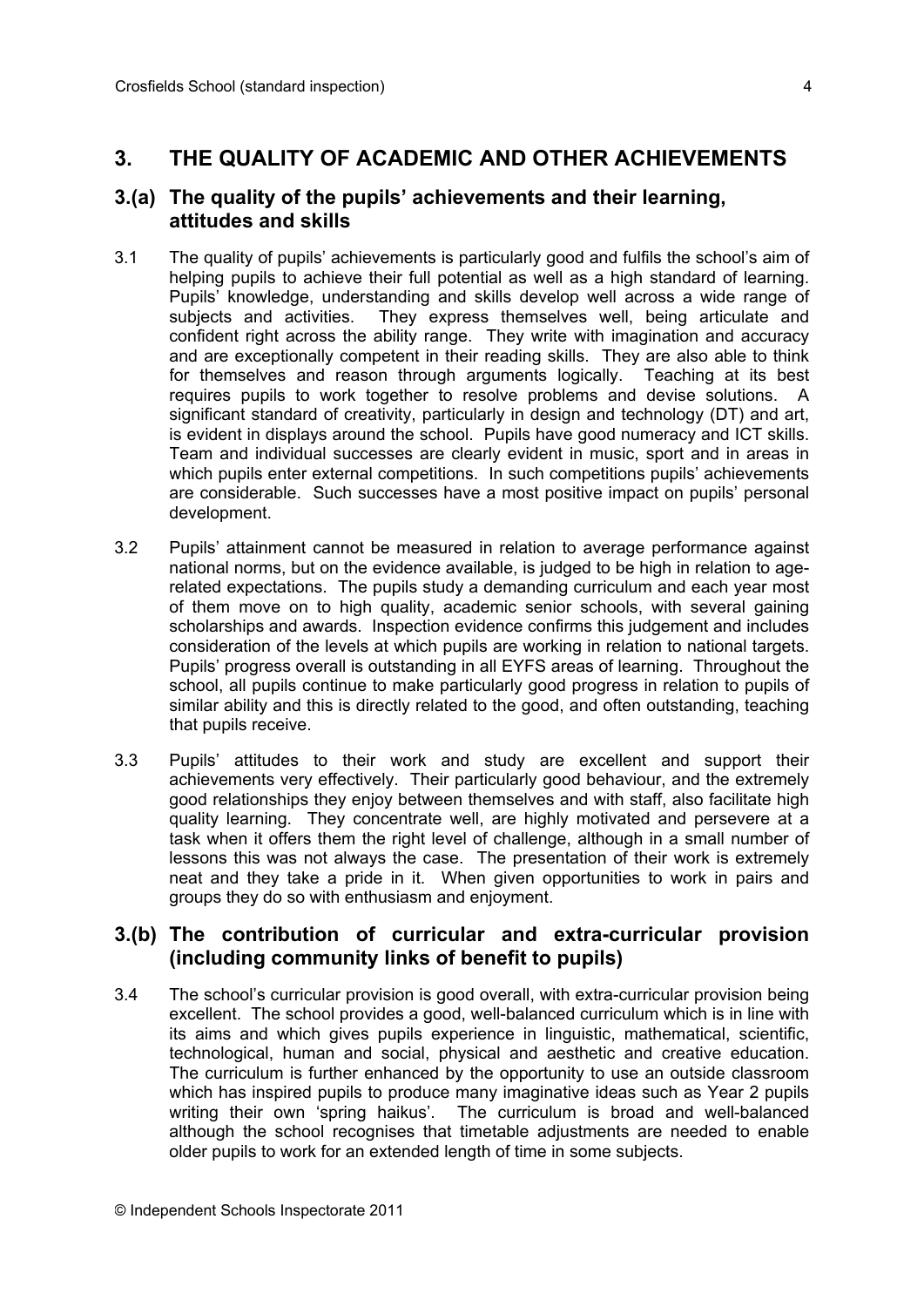- 3.5 All National Curriculum subjects are taught, as well as French, religious education and personal, social and health education (PSHE). Latin and Spanish are also taught to the top sets in Years 7 and 8. Sport, art and music feature highly in the curriculum and these experiences contribute most effectively to the pupils' performance and personal development.
- 3.6 Planning in individual departments and year groups is of high quality and the schemes of work are excellent. Good links have been established between the three sections of the school and departmental meetings are held weekly. An effective PSHE/citizenship programme reflects the school's aims and ethos. Although not yet fully embedded in the curriculum, ICT is being well used in some subject areas to support pupils' learning, such as in the Year 7 geography projects on Lyndhurst.
- 3.7 The curriculum is appropriate for different abilities and ages and facilitates strong progress particularly for those pupils with LDD or EAL. Such pupils receive good one-to-one or group support from the learning support staff and individual education plans are provided so that each pupil may work effectively towards their targets with the help of their teachers. However, although gifted and talented pupils are sometimes catered for well, through the setting of extension activities, on some occasions the work they are asked to do within the classroom limits their progress, as it is insufficiently matched to their ability levels. The school prepares pupils very well for senior schools.
- 3.8 The school's range of extra-curricular activities and its links with the community are excellent. The extra-curricular programme provides exceptionally well for sport and music but also offers clubs such as dance, cookery and many more. Activities are well attended by pupils and the quality of teaching and instruction is high. Pupils are encouraged to suggest new activities such as a gym club for girls and a boys' water polo club. A range of sporting house competitions further enhances provision. The school has developed strong links with the local community, for example by offering the theatre and sports facilities to local groups. Such community links have clear benefits for pupils at the school in terms of their social and moral development.
- 3.9 An excellent range of trips and visits is organised both in this country and abroad. These include a Year 8 visit to the National Gallery, a visit by a children's charity, which inspired pupils to initiate their own fundraising, and a Year 7 overseas visit to France. These trips further strengthen the excellent personal development of the pupils.

#### **3.(c) The contribution of teaching**

- 3.10 Good and, on many occasions excellent teaching enables all pupils to achieve very well. That pupils successfully achieve their academic potential is largely due to the high quality teaching they receive. Consequently the school achieves its aims for its pupils in this area. Since the last inspection the good standards of teaching found at the time have been maintained and in many instances have been built upon further.
- 3.11 Many very good opportunities are offered to pupils to enable them to discuss their work in subjects such as English and geography. This has a major impact on developing pupils' self-confidence and oral communication. Basic skills are particularly emphasised in English and mathematics and this enables pupils to attain high standards by the time they leave the school. Pupils' creative skills, which are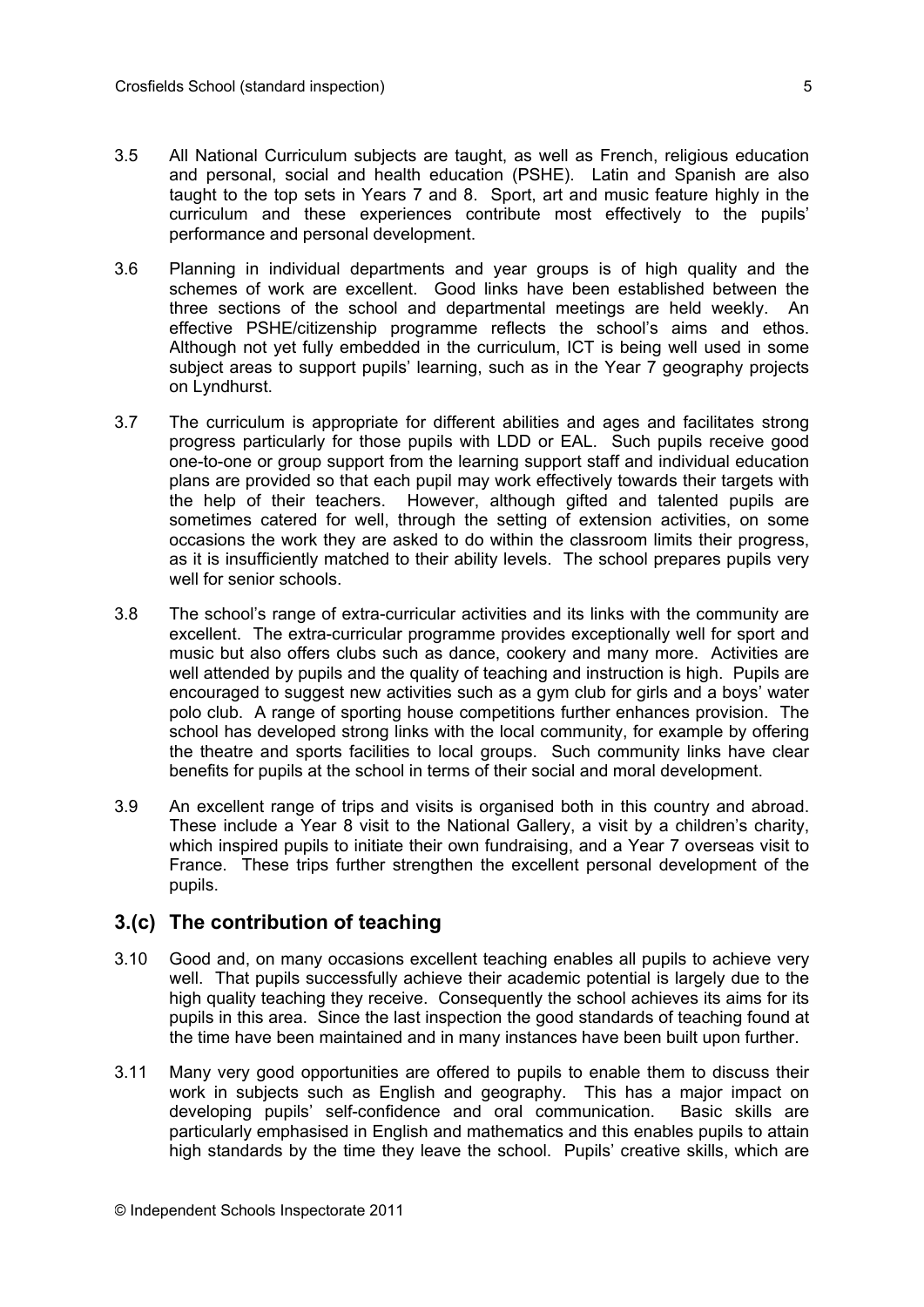strong in subjects such as art, design and technology and music are similarly significantly promoted by high quality teaching.

- 3.12 Teachers' lesson planning and subject knowledge are particularly good and they make very good use of the excellent facilities and resources available to them. The best lessons are characterised by lively and enthusiastic teaching, appropriately set tasks and effective questioning techniques, all of which enable pupils to achieve well. Tasks set are varied and well matched to pupils' abilities. Praise and encouragement are well used and adds considerably to pupils' enjoyment of their lessons. On the few occasions where such high standards of teaching are not achieved, the pace of the lesson is slower, teaching is over-directed and the work is not so precisely matched to pupils' abilities. Consequently, pupils have more limited opportunities to think for themselves or take some responsibility for their learning.
- 3.13 The high quality provision and programme of work for pupils with LDD enables teachers to plan individual help for those pupils in their lessons. The few pupils with EAL are given very good support to enable them to make progress with their learning. Classrooms contain excellent quality resources. Many have interactive whiteboards that, along with other ICT resources, help to produce stimulating lessons, enthuse pupils and maintain their interest.
- 3.14 The marking of pupils' work is good but inconsistent. At best, it contains encouraging words, practical suggestions for improvement and appropriately set targets for pupils to achieve. Pupils also say that on many occasions they are given verbal feedback, so that they know what they have to do to continue to improve. However, this is not always the case in some subjects. Similarly, although assessment data is compiled effectively to check on pupils' progress, and the system enables the use of analyses to plan future work, particularly in mathematics and English, such excellent practice is not universal across all subjects.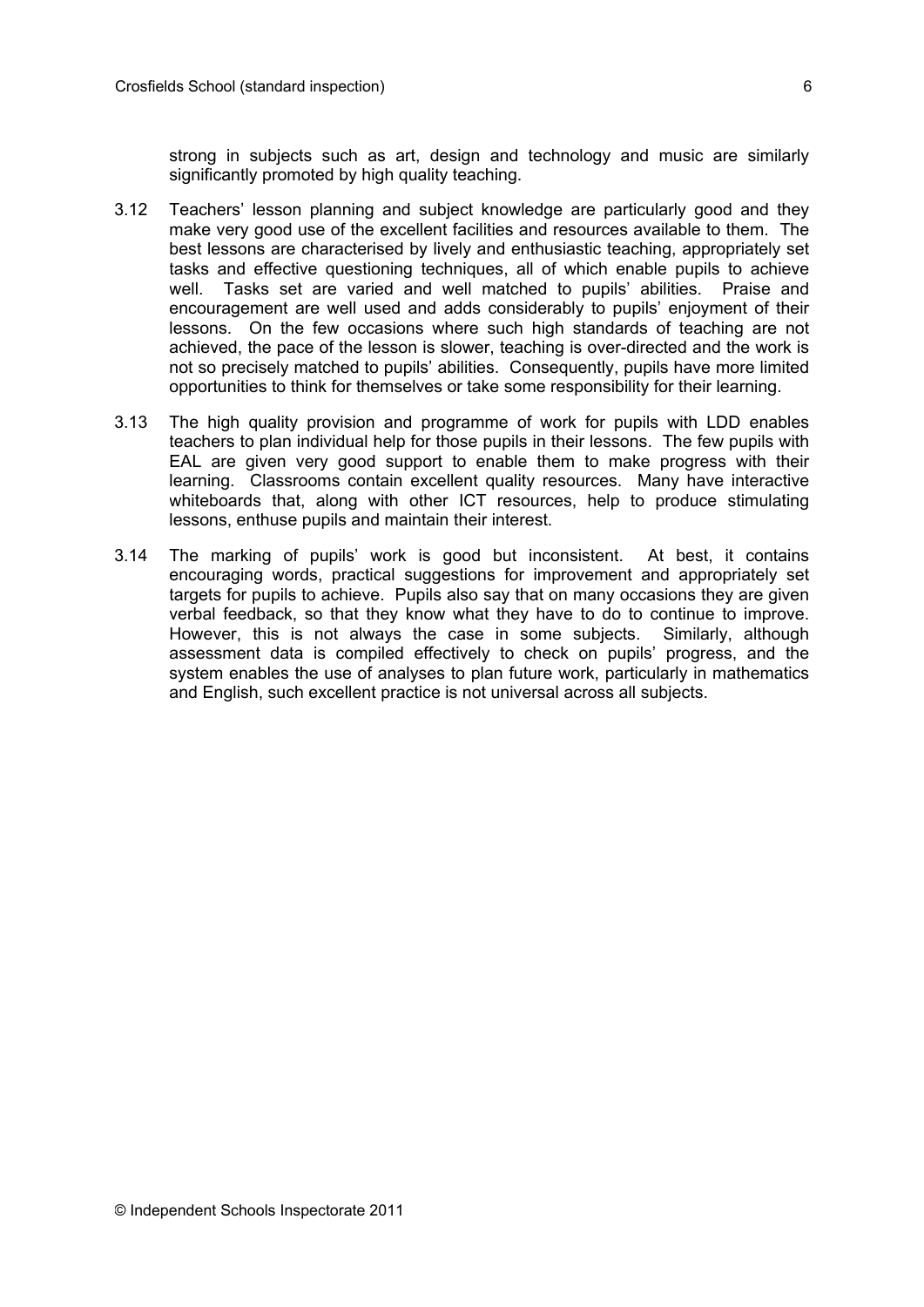## **4. THE QUALITY OF THE PUPILS' PERSONAL DEVELOPMENT**

#### **4.(a) The spiritual, moral, social and cultural development of the pupils**

- 4.1 The quality of pupils' personal development is outstanding. Pupils are confident, friendly and courteous and are proud and highly supportive of their school. Behaviour throughout the school is particularly good and is underpinned by a clear code of conduct and core values such as respect, sharing and honesty.
- 4.2 Pupils' spiritual awareness is excellent and the school successfully fulfils its aims to help children acquire personal beliefs, values, emotions and intellectual curiosity. This is achieved through regular high quality assemblies, a programme of PSHE and religious education lessons which allow pupils time to reflect as a group. Other opportunities within the curriculum, such as Year 7 pupils discussing the Japanese tsunami and, as a result, organising their own assembly and fundraising, further support pupils' spiritual awareness. Pupils explore their world through sporting, creative and intellectual activities that promote self-awareness and a strong sense of responsibility.
- 4.3 Pupils' moral development is excellent. They have a clear sense of right and wrong, evident from the positive atmosphere around the school. All pupils in Year 8 are given the opportunity to undertake prefect duties which include looking after younger members of the school community. This they do most successfully with a sense of enjoyment and efficiency.
- 4.4 Pupils' social awareness is excellent. They understand their own place in society and appreciate the social and ethnic mix of their school. Their knowledge of public institutions and services is significantly enhanced through PSHE lessons, topics, visiting speakers and fundraising activities, such as the raising of considerable funds following a visit by a children's charity. The newly formed school council has given pupils the opportunity to apply for membership and vote for candidates. Successful suggestions from the school council include 'friendship' benches in the playground and the refurbishment of the shower cubicles.
- 4.5 Pupils have a strong cultural awareness. They understand well the need for tolerance and understanding of the beliefs of others within society. Religious education work on a range of faiths, cultures and traditions develops pupils' appreciation of cultural diversity. The programme of PSHE and extra-curricular activities is also a vehicle through which pupils increase their understanding of themselves and others. A weekly African drums club allows pupils to appreciate a different culture through the medium of music.

#### **4.(b) The contribution of arrangements for welfare, health and safety**

- 4.6 Arrangements for the welfare, health and safety of the pupils are particularly good overall and the pastoral care of pupils is excellent, supporting pupils' outstanding personal development. The school takes particular pride in the pastoral care that it provides for its pupils and meets its aim to create a stimulating, happy and caring environment for the whole school community.
- 4.7 Highly effective pastoral arrangements are in place and staff members provide excellent support and guidance for all pupils at all levels. Pupils report that they enjoy being at school, that they are very well cared for and that they feel confident that they have an adult to turn should they have a problem.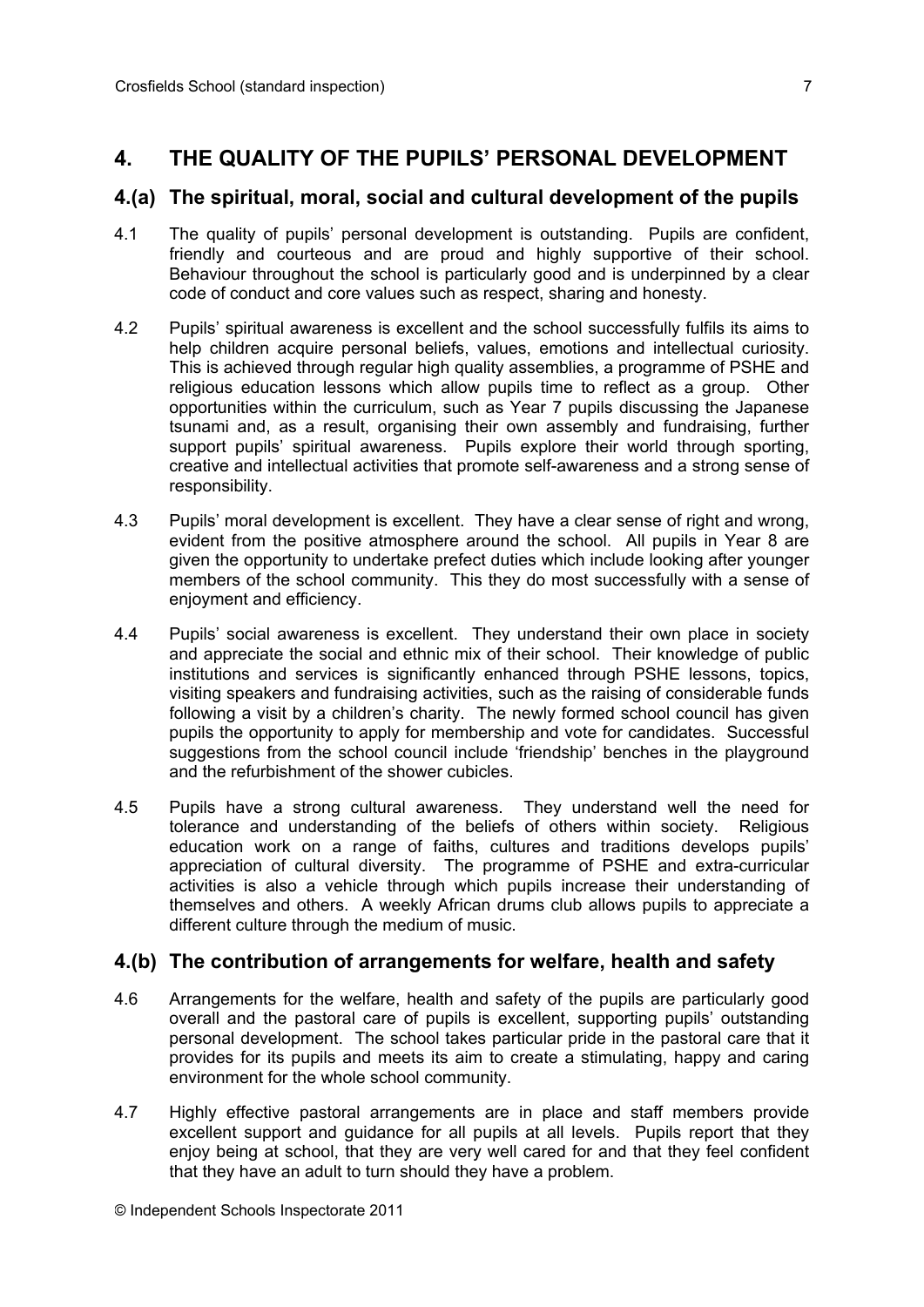- 4.8 The quality of relationships between staff and pupils and between pupils themselves is strong, relaxed and very respectful. Staff provide excellent role models and pupils are courteous and well behaved. Although pupils are encouraged to accept responsibility for their own behaviour, they confidently approach staff members if they are faced with a problem. The school has very effective procedures for promoting good behaviour, and a comprehensive code of behaviour, with sanctions and rewards, ensures that pupils are well supported at school. Pupils also learn about acceptable behaviour through form time, assemblies and PHSE lessons. The house system is strong and allegiance to a 'house' is an important factor in the reward system. The school does not tolerate any form of bullying and incidents of bullying are rare. The anti-bullying policy is fully compliant with regulations and pupils report that if bullying takes place it is dealt with swiftly and appropriately. A 'worry box' and email address for pupils have been put in place to assist communication on this matter.
- 4.9 The school's child protection policy is fully compliant and a child protection officer has been appointed. All staff receive the required training in child protection and four members of staff are trained to the higher standard. The safe recruitment of staff is a priority and procedures for checking all concerned are robust and recorded in the school's central appointments register.
- 4.10 All necessary measures are in place to reduce the risk from fire and other hazards. Fire drills are conducted on a regular basis and the required checks of equipment are made. Risk assessments cover all areas of the school and staff undertake risk assessments of the educational environment. These are recorded on the intranet. An accessibility plan has been written which is designed to improve the educational provision for those pupils with disabilities.
- 4.11 Arrangements for sick or injured pupils are good and staff are well informed about pupils' individual needs. Medical incidents are recorded appropriately in the accident log and many staff have appropriate first aid qualifications. The school provides nutritious and popular lunches. Pupils can choose a hot lunch with a vegetarian option or they can eat from the salad bar. Special dietary requirements are catered for. They are encouraged to make healthy and varied choices and to develop good table manners. Pupils understand the importance of healthy eating and the need for regular exercise. The admission and attendance registers are completed and maintained correctly.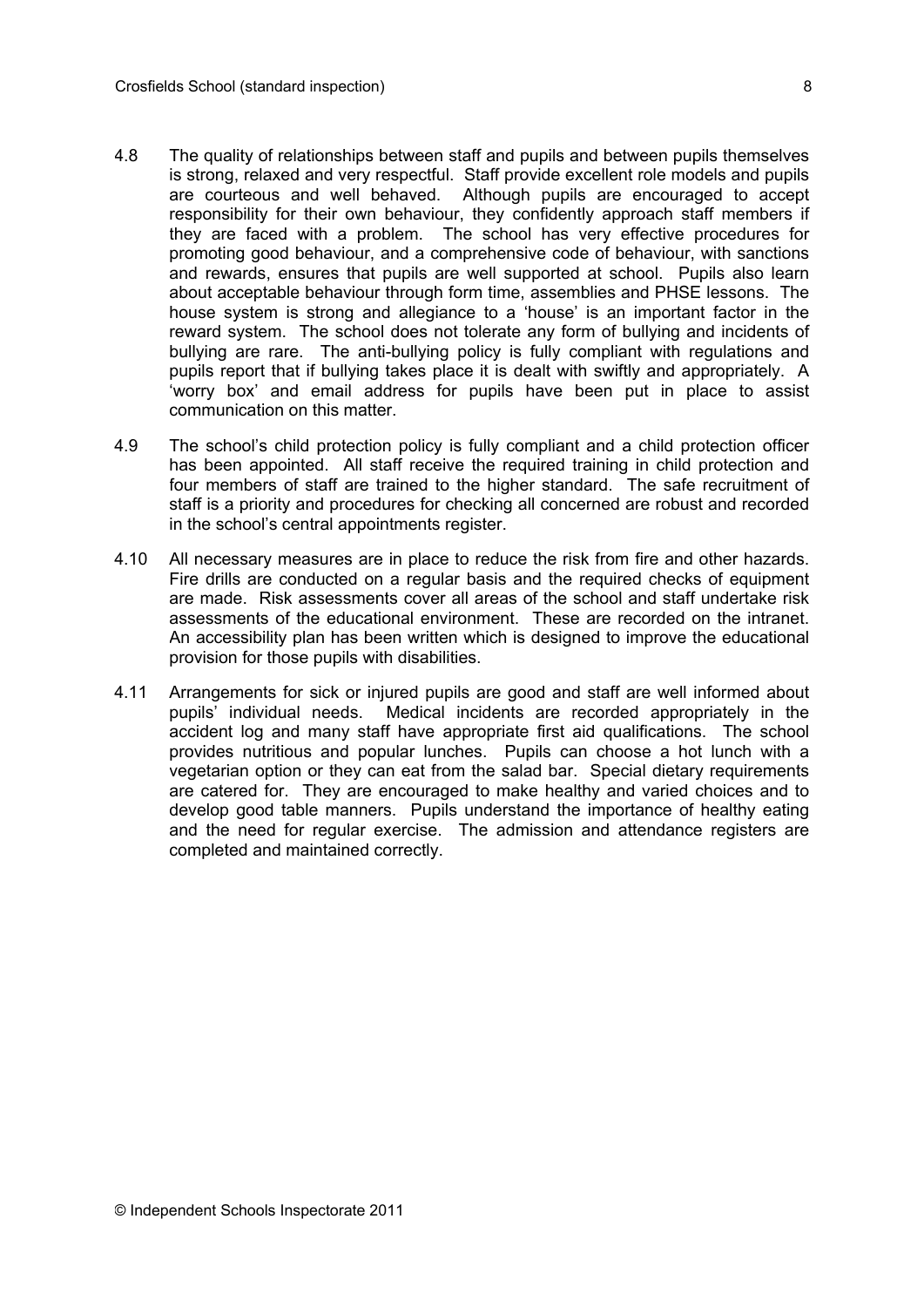## **5. THE EFFECTIVENESS OF GOVERNANCE, LEADERSHIP AND MANAGEMENT**

#### **5.(a) The quality of governance**

- 5.1 Governance of the school is good and the board of governors has a strong commitment to its role. Governors visit the school when possible helping to ensure that good relationships are forged with staff and parents and that the aims of the school are met. The governors provide and maintain excellent accommodation, and help to ensure that human and educational resources are used to their best advantage.
- 5.2 Governors are carefully appointed to ensure that there is a broad range of experience represented in areas relevant to the successful running of the school. The work of various relatively recently formed committees covering areas such as buildings and estates, finance, remuneration and appraisal and corporate risk assessment keeps governors well informed about the work and running of the school. This supplements the considerable amount of information provided by the headmaster. Applications to the school are monitored and a keen interest is taken in the destinations of pupils when they leave.
- 5.3 Governors are well aware of their responsibilities for child protection, health and safety, and appropriate training has been undertaken in order to support their commitment to the safeguarding and welfare of pupils throughout the school. School policies are monitored and reviewed as necessary, and individual governors have specific oversight of such areas as child protection, health and safety, EYFS and regulatory compliance. The governors take a close interest in school development planning and help set challenging targets for developments, particularly in premises and accommodation. They work closely with the school with regard to financial matters but have less involvement in or oversight of curriculum developments, although a series of classroom observations and visits to the school during the working day have been put in place.
- 5.4 Close contact with parents, staff and pupils allows governors to ascertain their views and thoughts and react appropriately to the need for change and improvement associated with all elements of school life.

#### **5.(b) The quality of leadership and management**

- 5.5 The school, including the EYFS, is very well led and managed. Those in senior positions are efficient and approachable and are most effective in furthering the school's aims of helping pupils of all abilities to achieve their full potential. Since the last inspection good progress has been made in increasing the range of consultation in compiling the school development plan and annual subject reviews. A system to monitor standards of teaching and learning by subject leaders more effectively has been put in place and the length of teaching sessions have been reviewed, although the school is well aware that further adjustments are still needed, particularly in the upper part of the school.
- 5.6 The highly effective leadership of the headmaster, senior managers and a strong and dedicated group of staff is clearly apparent in the high standards of pupils' achievement, as well as in the excellence of their personal development. School development planning is good, with an appropriate number of objectives clearly identified. However, the current plan lacks a sufficiently well-structured system for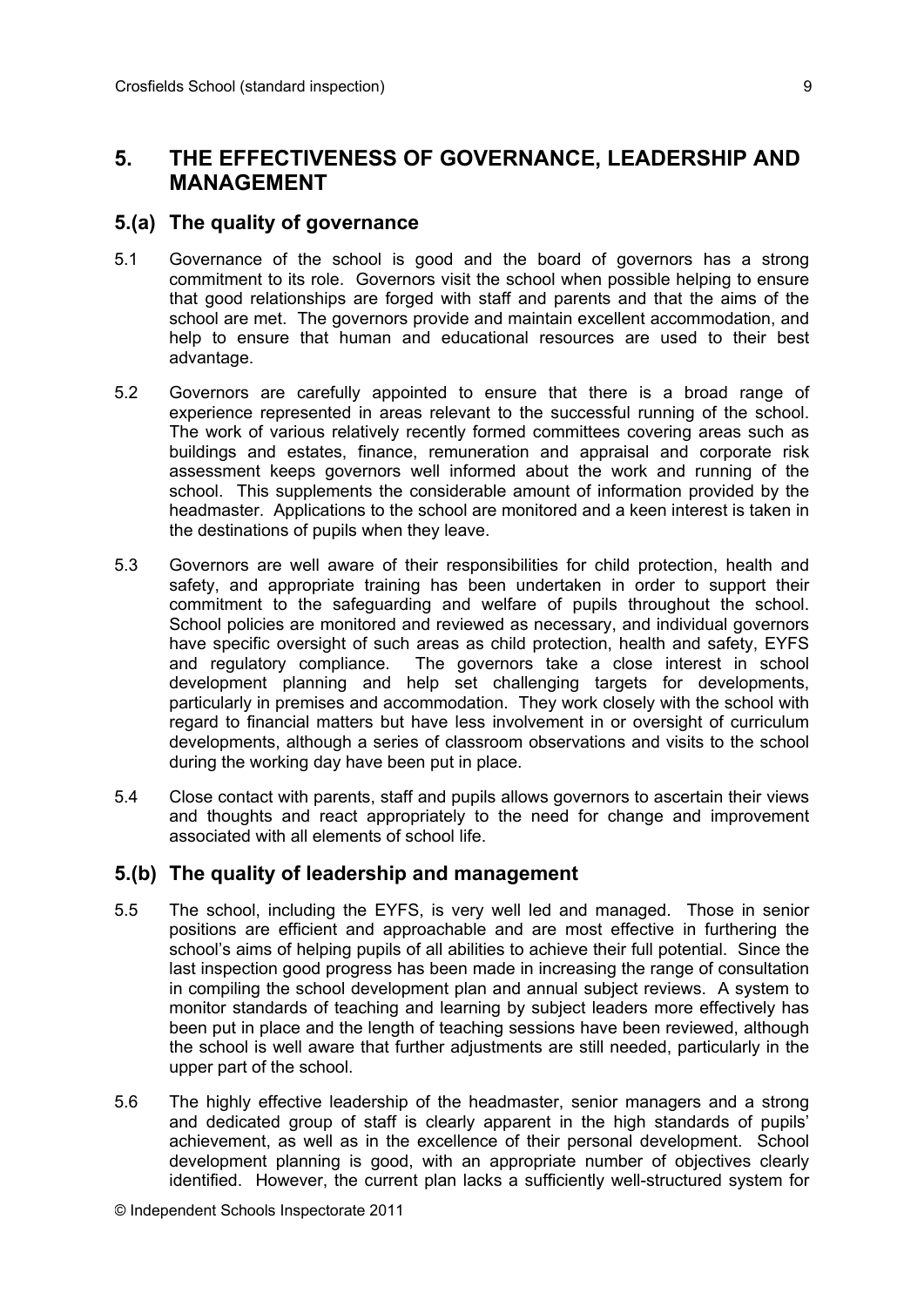long term monitoring of review and development of the curriculum and other aspects of school life. Other practices for monitoring are in place and these include classroom observations and the quality of pupils' performance. This is largely done through the scrutiny of pupils' work and the outcomes of assessment.

- 5.7 The school takes significant care to select high quality staff. The induction of new staff is carefully managed and effectively carried out. The process recognises that all new staff need to understand the running of the school and the role they play in it. Professional development is very well organised both within the school and through a considerable budget that is available to bring in external expertise, where that is deemed appropriate. In addition, externally offered training is well used and staff are effectively trained in their roles in relation to safeguarding, welfare, health and safety.
- 5.8 Policies and procedures for all aspects of school life have been produced and these are of a high quality. They are effectively implemented by all staff, although in some instances, notably the marking policy, some inconsistencies in the application of the policy are apparent. Teachers, classroom support staff and often non-teaching staff are deployed appropriately and make a highly significant contribution to pupils' welfare and learning, particularly those pupils with LDD or EAL. Staffing levels are good, so that strong support is given to pupils.
- 5.9 All those working with pupils are suitably checked through robust recruitment procedures which are closely followed. The central register of appointments is completed accurately and fully.

#### **5.(c) The quality of links with parents, carers and guardians**

- 5.10 The quality of links with parents is excellent and is a real strength of the school. An essential element of the ethos of the school is its community spirit and parental support makes a major contribution to both pupils' academic and personal development. This is well in line with the aims of the school. Responses to the preinspection questionnaire indicate that parents are overwhelmingly supportive of the school and feel encouraged to participate in its life and work; inspection findings support these very positive views. A small number of parents expressed concern regarding the school's provision for pupils with LDD. However, inspectors found no evidence to support this.
- 5.11 All aspects of communication with parents are strong. Parents receive excellent information about the school and comprehensive information booklets are provided for each area of the school. The website is easy to navigate and provides curriculum information, news items and details about major events, outings and matches. The Crosfields Community portal provides, amongst other things, information about the Crosfields Parents' Association, the board of governors and future events to be held at the school. A group texting system has recently been introduced to improve communication with parents in times of urgency. Parents are invited to twice-yearly parents' evenings and they receive two written reports a year, three in Year 8. While these reports give a strong indication of pupils' progress, not all subject reports contain meaningful targets for pupils to achieve. A comprehensive newsletter, which parents greatly appreciate, is produced weekly, highlighting the events that have taken place at the school, and this is sent to parents electronically. Parents also recognise the value of being able to contact the school at any time by email, by telephone or by writing in pupils' homework diaries.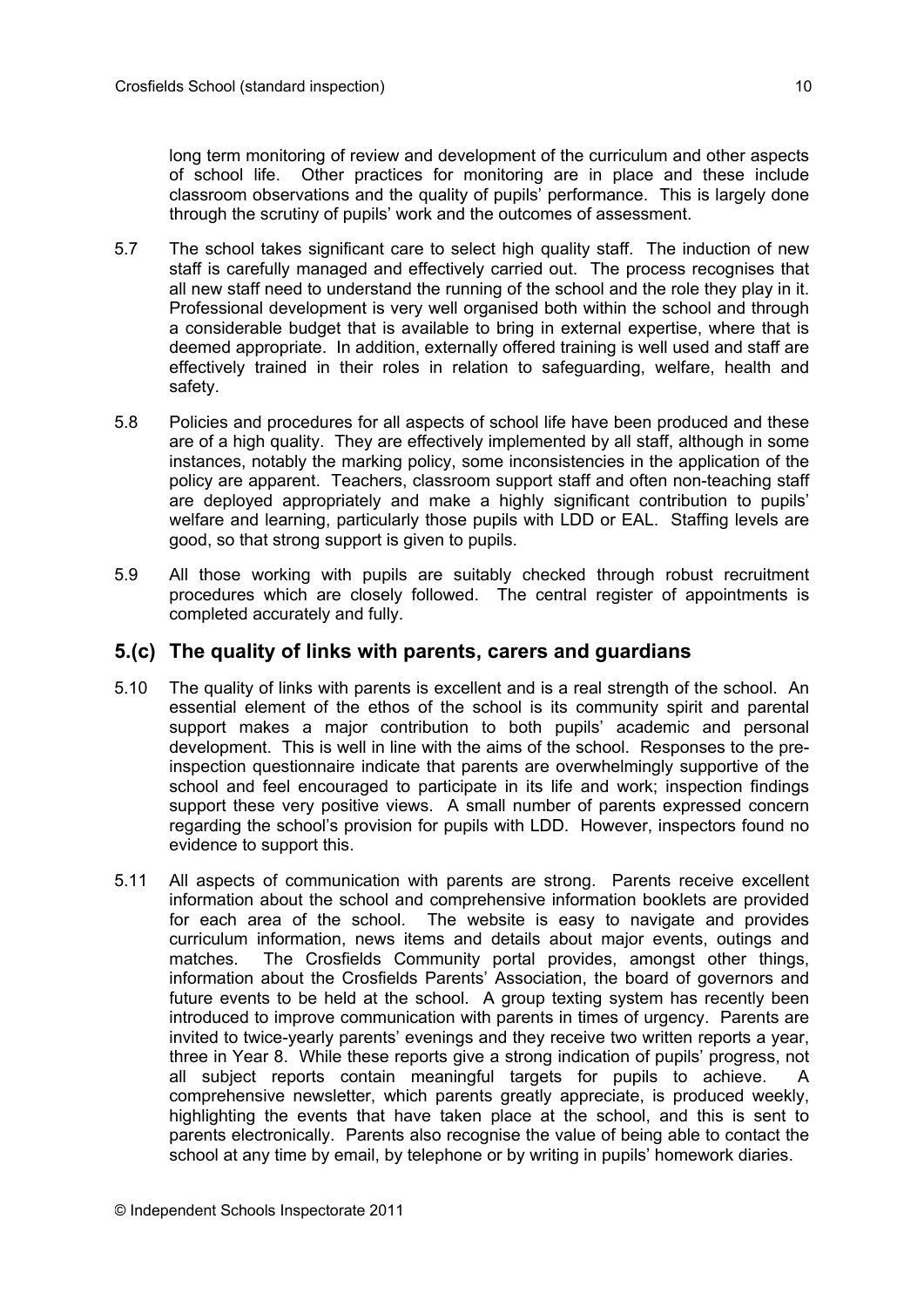- 5.12 The school has an open-door policy and staff respond quickly and professionally to parental concerns. The close communication between home and school means that most issues are quickly resolved. Parents are invited to become involved in the life of the school on many occasions and they enjoy such activities as assisting with reading, going on school trips, giving talks about their professions and sharing their religious beliefs in PSHE lessons. They are welcomed to sports fixtures, drama performances, music concerts and assemblies. Parents of older pupils attend lectures on a variety of topics and information evenings are held about Common Entrance examinations and future schools.
- 5.13 The Parents' Association is very active and it ensures that new parents are welcomed into the community. It provides opportunities for parents to meet on a social basis and organises such popular events as the 'Summer Ball' and the 'Family Picnic'. In addition, considerable sums of money are raise through its fund-raising activities.

**What the school should do to improve is given at the beginning of the report in section 2.**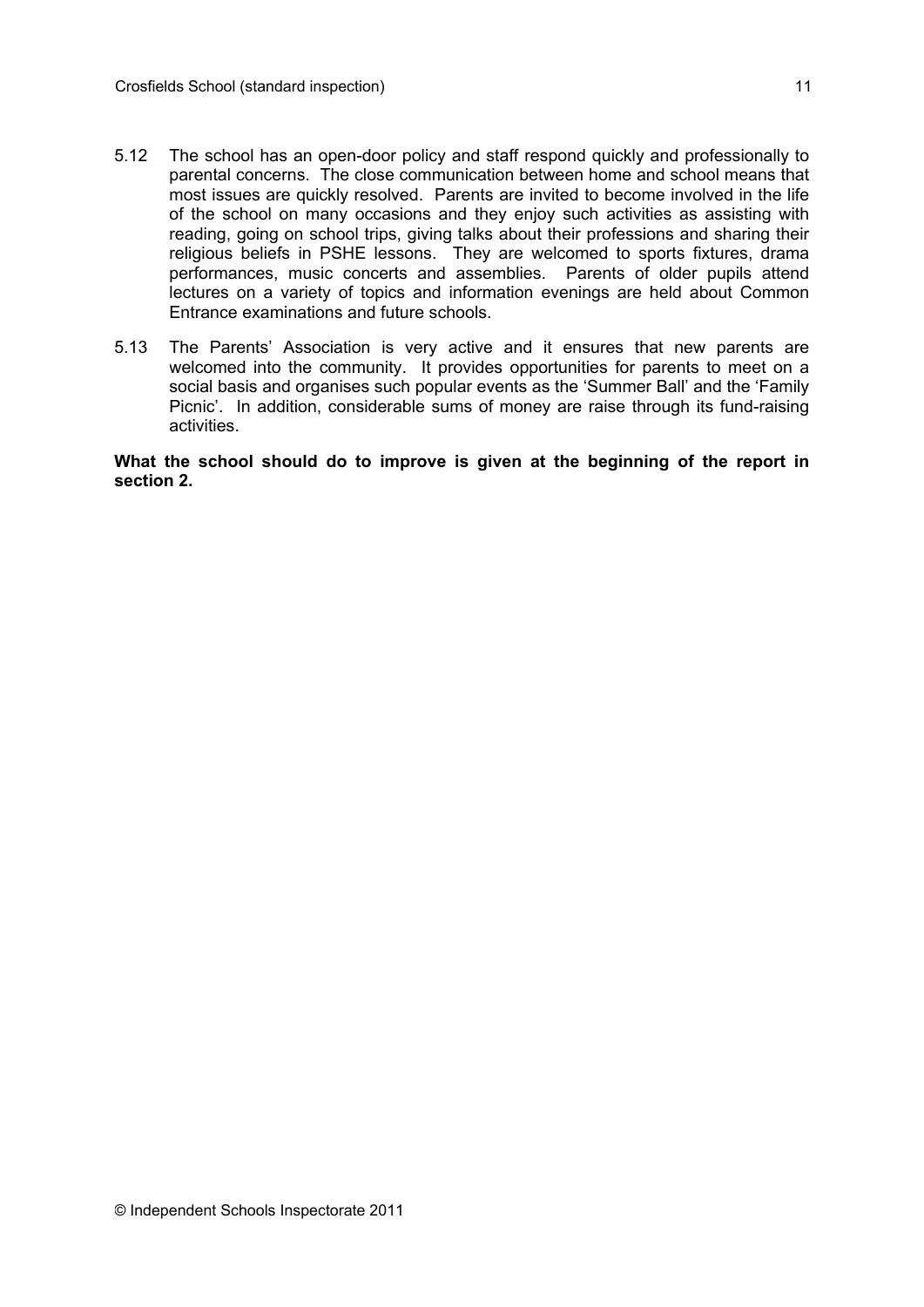## **6. THE EFFECTIVENESS OF THE EARLY YEARS FOUNDATION STAGE**

## **6.(a) The overall effectiveness of the early years provision – how well the school meets the needs of children in the Early Years Foundation Stage**

6.1 This is an outstanding setting, meeting the needs of all children and fully appreciating their individual differences. An excellent system of review and selfevaluation ensures the realisation of the school's aims to achieve a high standard of learning within a happy, caring and stimulating environment. It also ensures that the setting continues to provide experiences that broaden, enrich and extend the skills, talents and values of each member of the school community. Staff sustain existing high standards by regularly identifying areas for improvement and creating a stimulating, colourful environment, where children feel valued and safe. The recommendations of the last Ofsted inspection, to encourage more parental involvement in their children's learning at home and to consider ways to include the outdoor environment in planning, have been met.

### **6.(b) The effectiveness of the leadership and management of the Early Years Foundation Stage**

6.2 Leadership and management are outstanding, with clear vision and understanding of high standards. Excellent and carefully monitored policies and practice ensure that all children are well safeguarded. All adults have been suitably checked, are well qualified and appropriately trained. Records, policies and procedures necessary for the efficient management of the setting are in place and well implemented. The capacity for sustained improvement is excellent and is reflected in the perceptive and detailed self-evaluation that identifies priorities and development. An exemplary framework for risk assessments has been established, and is effectively implemented. Parents are overwhelmingly supportive of the school and express strong appreciation of their children's progress and the standard of their care. Great importance is placed on building strong relationships with parents and the school operates an open-door policy where parents are made to feel welcomed and valued at all times. Every opportunity is taken to inform parents of their children's progress, with weekly information sheets, twice-yearly parent-teacher meetings and reports. Parents are encouraged to contribute to the Foundation Stage profiles.

## **6.(c) The quality of the provision in the Early Years Foundation Stage**

6.3 The quality of provision is outstanding. All children learn and develop extremely well through stimulating play and valuable first-hand experiences. A well-judged balance is maintained between adult-led and child-initiated activities, with many opportunities for independent learning. Outdoor provision is used very effectively. Children are observant and inquisitive and staff ask challenging questions to develop children's thinking skills. Children's work and interests are valued and reflected well in the many colourful and stimulating learning environments and displays. Provision for the welfare, health and safety of children is exemplary. Good health and well-being are emphasised. The behaviour policy is well implemented, leading to a happy and busy atmosphere where children benefit fully from all of the opportunities provided.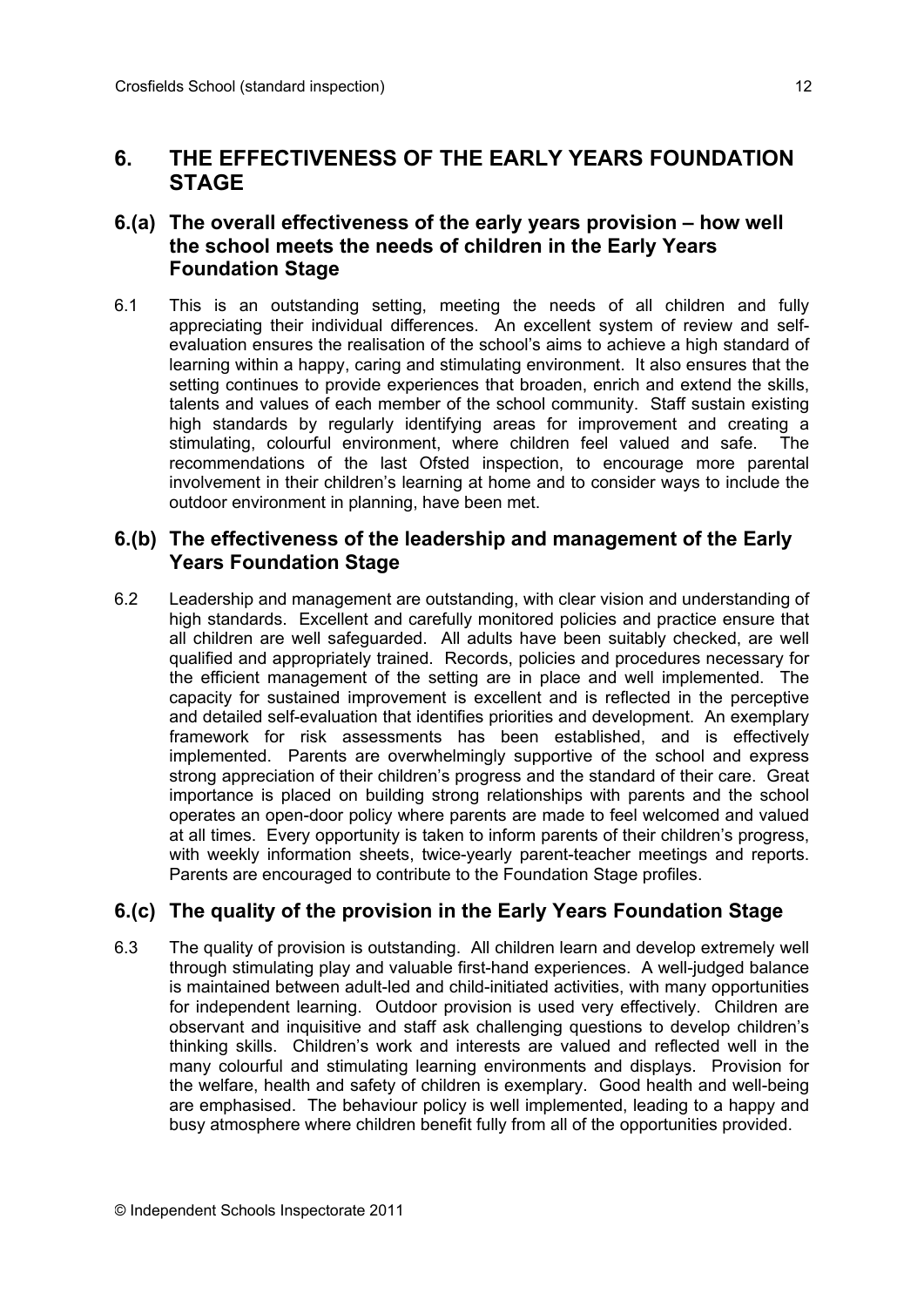### **6.(d) Outcomes for children in the Early Years Foundation Stage**

6.4 Outcomes for children are outstanding. They make rapid progress and are on course to meet all the Early Learning Goals including communication, language and literacy, and mathematical development, by the end of their Reception year, with many likely to exceed them. In communication, language and literacy, children exhibit excellent phonic blending skills and in numeracy they are able to recognise shapes, including hexagons, and can estimate and carefully count the number of stars in a 'rocket' picture. In early morning sessions, children use an interactive whiteboard to self-register and showed that they were able percussionists in an excellent music lesson. Children are inquisitive, enthusiastic and self-motivated, relating well to one another and to adults. They co-operate well in their learning and begin to make choices and decisions. Children respect and trust their teachers. They feel safe when choosing indoor and outdoor play, and staff are considering extending outdoor activities to further develop independent learning. Children understand the importance of staying healthy and enjoy their healthy snacks and lunches. They are provided with secure foundations for their future well-being in all aspects of their learning.

**Section 2 includes what the Early Years Foundation Stage should do to improve its provision.**